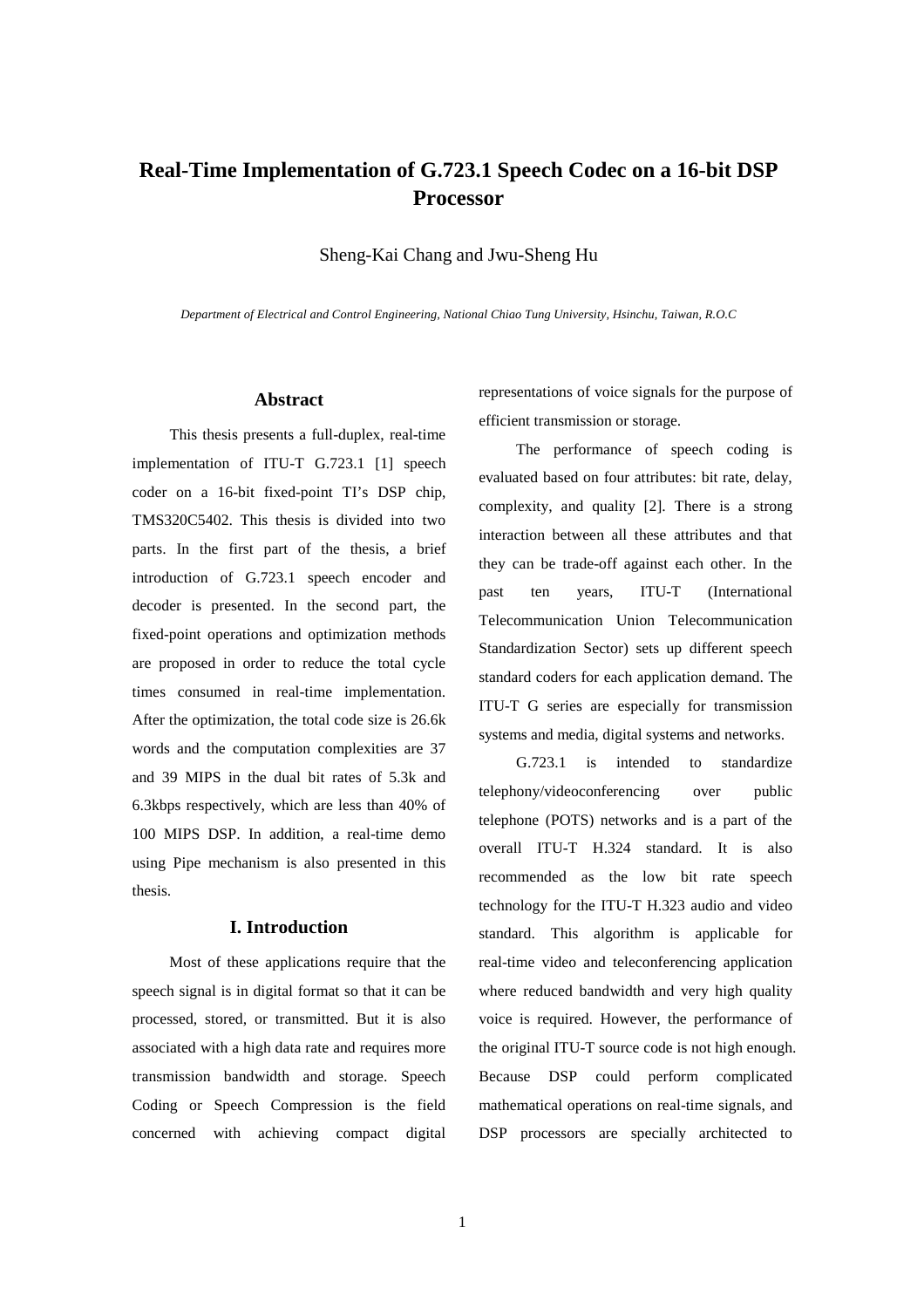accelerate the execution of repetitive, numerically intensive calculations. Due to the large computational time required for the encoder and decoder, digital signal processor (DSP) is suitable for implementation in real-time.

This thesis is divided into two parts. In the first part of the thesis, a brief introduction of G.723.1 speech encoder and decoder is presented. In the second part, the optimization methods are proposed.

## **II. G.723.1 Coder Principle**

The block diagram of G.723.1 speech encoder is shown in Fig. 1. The G.723.1 coder is based on the principles of linear prediction analysis-by- synthesis (ABS) coding [3][4] and attempts to minimize a perceptually weighted error signal. The G.723.1 coder also belongs to the Code-Excited Linear-Prediction (CELP) model [3][4]. This coder operates on a speech of 30 ms, which corresponds to 240 samples at a sampling rate of 8kHz. For every 30-ms frame, the speech signal is analyzed to extract the CELP parameters. These parameters are the Linear-Prediction (LP) filter coefficients, adaptive and fixed-codebook [5] indices and gains. Note that the 30-ms speech frame is subdivided into four 7.5-ms subframes. All the parameters except Line Spectrum Pairs (LSPs) [3][6] are encoded for each subframe. The reason for splitting into four subframes is to prevent the spectral transition from one frame to another from being abrupt and hence improving the speech quality.



#### Fig. 1 G.723.1 Encoder

 At the decoder, the parameters are used to retrieve the excitation and synthesis filter parameters. Speech is reconstructed by filtering this excitation through the short-term synthesis filter shown is Fig. 2. The short-term synthesis filter is based on a tenth-order LP filter. The long-term synthesis filter is implemented using the so-called adaptive-codebook approach. After computing the reconstructed speech, it is further enhanced by a postfiler. Table 1 summarizes the coding parameters for the G.723.1 speech coder.



Fig. 2 G.723.1 Decoder

Table 1 Coding parameters and bit allocation for G.723.1

| <b>Parameters coded</b> | 6.3kbps | 5.3kbps |
|-------------------------|---------|---------|
| LPC indices             | 24      | 24      |
| Adaptive codebook lags  | 18      | 18      |
| All the gains combined  | 48      | 48      |
| Pulse positions         | 73      | 48      |
| Pulse signs             | 22      | 16      |
| Grid index              |         |         |
| Total                   | 158     | 158     |

# **III. Architecture of DSPC5402**

For the real-time implementation of speech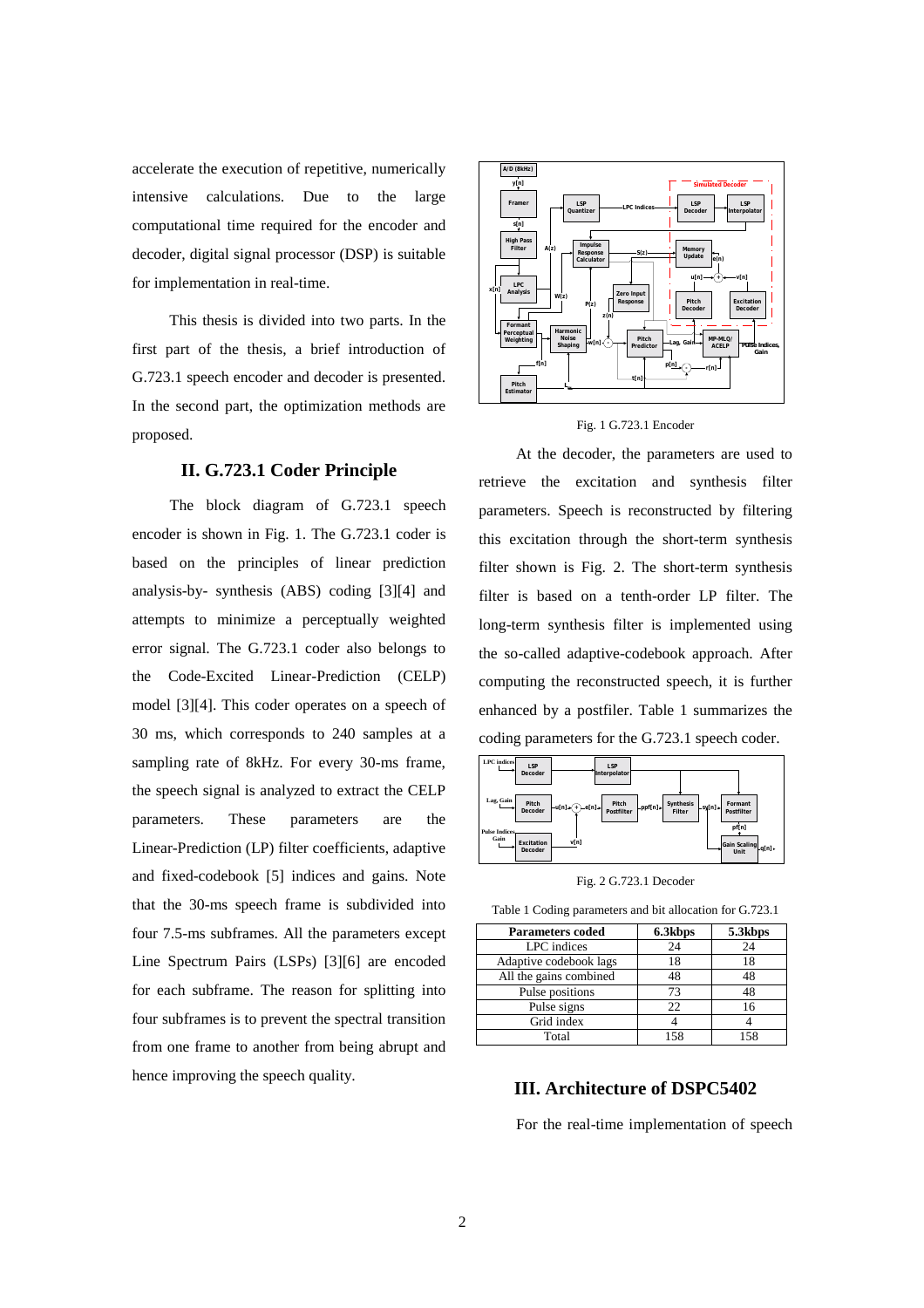coding, the Texas Instrument (TI) Development Starter Kit (DSK) with DSP C5402 chip is used.

The C5402 device key features are as follow [7]: The clock rate is 100 MHz; the cycle time is 10ns. A 40-bit Arithmetic Logic Unit (ALU) including a 40-bit barrel shifter and two independent 40-bit accumulators, for single-cycle instructions with shifting. A  $17 \times 17$ -bit parallel multiplier coupled to a 40-Bit dedicated adder for non-pipelined single-cycle Multiply/Accumulate (MAC) operation as shown in Fig 3. There are 4K x 16-bit on-chip ROM and 16K x 16-bit dual-access on-chip RAM. The advanced multibus architecture with three separate 16-bit data memory busses, one program memory bus, and four address buses, for efficient data access. Two address generators with eight auxiliary registers and two auxiliary register arithmetic units, which facilitate multiple data operand operations. The C54x DSP architecture supports single-cycle direct addressing of data memory.



Fig. 3 Architecture of TMS320 C54x DSP

### **IV. Implementation**

The whole codec process per frame has to be completed within 30 ms so that a decoding speech signal should not be broken. Before Optimization, this thesis analyzes this coder computation. The computations on DSP are 86 and 69 million cycles at 6.3 and 5.3kbps respectively. Consequently, in order to realize a real-time codec with the utilization of this 16-bit DSP processor, which the cycle time is 10ns, the total computation at least have to improve 29 and 23 times at 6.3 and 5.3 kbps, respectively.

$$
\frac{86 \text{ million cycles} \times 10 \text{ns}}{30 \text{ms}} \approx 29 \text{ times} \tag{1}
$$
  

$$
\frac{69 \text{ million cycles} \times 10 \text{ns}}{30 \text{ms}} \approx 23 \text{ times}
$$

The optimizations of the G.723.1 codec are divided into three parts: fixed-point operation, assembly-level optimization [9] and C-level optimization [8]. This thesis lists some techniques of optimization using in the implementation.

### **Fixed-point Operation**

The fixed-point DSP can handle all mathematics in fixed-point operation. We should pay attention to the dynamic range of all mathematics, scaling operation and overflow case in fixed-point operations.

#### Pitch Estimation

In order to increase the precision of the input signal, *f*[*n*] with Q15 format, vector normalization function is used before the pitch estimation. And then Q11 format is used for this signal, *f*[*n*]. The normalized autocorrelation criterion [6],  $C_{OL}(i)$ , are defined as follow:

$$
C_{oL}(j) = \frac{\left(\sum_{n=0}^{119} f[n] \cdot f[n-j]\right)^2}{\sum_{n=0}^{119} f[n-j] \cdot f[n-j]}, 18 \le j \le 142
$$
 (2)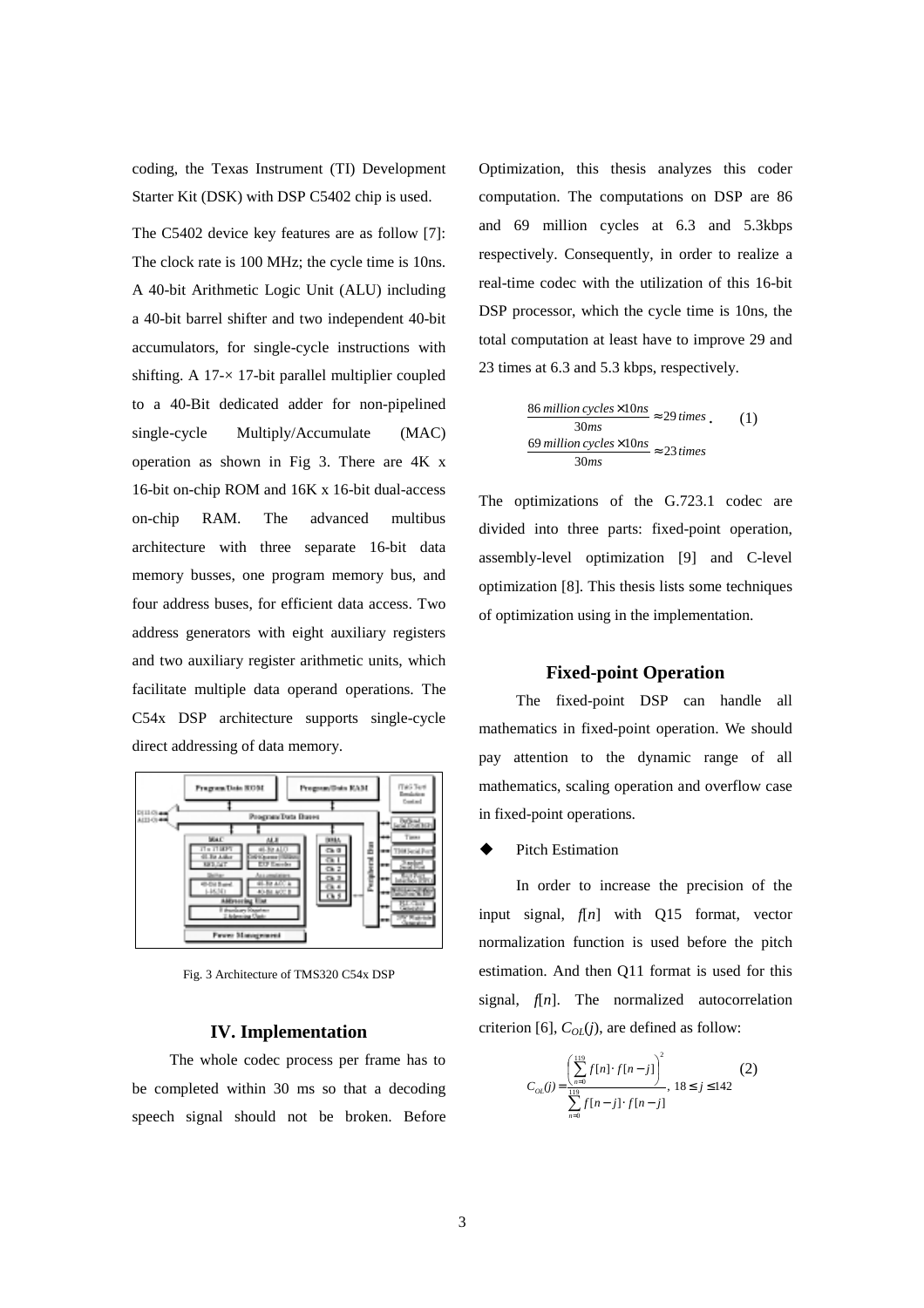$$
C = \sum_{n=0}^{119} f[n] \cdot f[n-j] \quad E = \sum_{n=0}^{119} f[n-j] \cdot f[n-j]
$$

The worst case of the correlation output *C* and *E* are 120 when  $f[n]=1$  for any values *n*. Generally, this will cause the overflow situation.

After the multiplications of two Q11 format data, the result still reserve 7-bit (128) to handle the worst-case value, 120 as shown in Fig. 4. Vector normalization function could prevent the overflow case from the auto-correlation or cross-correlation computation.



Fig. 4 Multiplying Two Q11 Numbers

In this coder, this thesis totally uses the Q0 (integer), Q15 (fraction) and Q11 (mixed integer-fraction) formats depend on the dynamic ranges of each signal.

#### **Assembly-level Optimization**

To analyze the G.723.1 C codes, we find that the original C codes are based on European Telecommunications Standards Institute (ETSI) functions [8]. All math operations defined in basop.c in the reference C program can be replaced by TMS320C54x intrinsics, if possible. But in view of the entirety of efficiency, this thesis chose to code directly in assembly language [10] instead of intrinsics. Besides, the memory

management was applied for further reduction of cycle and program size.

### **C-Level Optimization**

TI code generation tools have been designed to achieve the best optimization possible for the entire application, not for specific kernels. Since the tools look at the entire code, not selected pieces, we may see inefficiencies in a certain kernel of code that reflect efficient code generation in another section of code.

Here, this thesis presents some C-coding style guidelines to improve the efficiency of the TMS320C54x C-compilers [11].

(1) Allocate most often used elements of a structure, array or bit-fields in the first element, the lowest address or LSB respectively. (2) When initializing different variables with the same constant, rearrange the code. (3) Use memcpy when copying an array variable into another. (4) Rearrange all like data declarations together, and listing 16-bit data first.

### **Benchmark Results**

The real-time implementation of G.723.1 on DSPC54x has passed all test vectors given by ITU-T. The total code size is 26.6k words as shown in Table 1. After Optimization, the computation loadings are 39 and 37 MIPS for full-duplex implementation as shown in Table 2.

Table 1 Code Size of Implementation

|                       | Program<br><b>Memory</b> | Data<br><b>Memory</b> | <b>Total</b>   |
|-----------------------|--------------------------|-----------------------|----------------|
| Original<br>Optimized | 36.0K<br>12.1K           | 14.7K<br>14.5K        | 50.7K<br>26.6K |
| Improved ratio        | 66.4%                    | 1.3%                  | 48.2%          |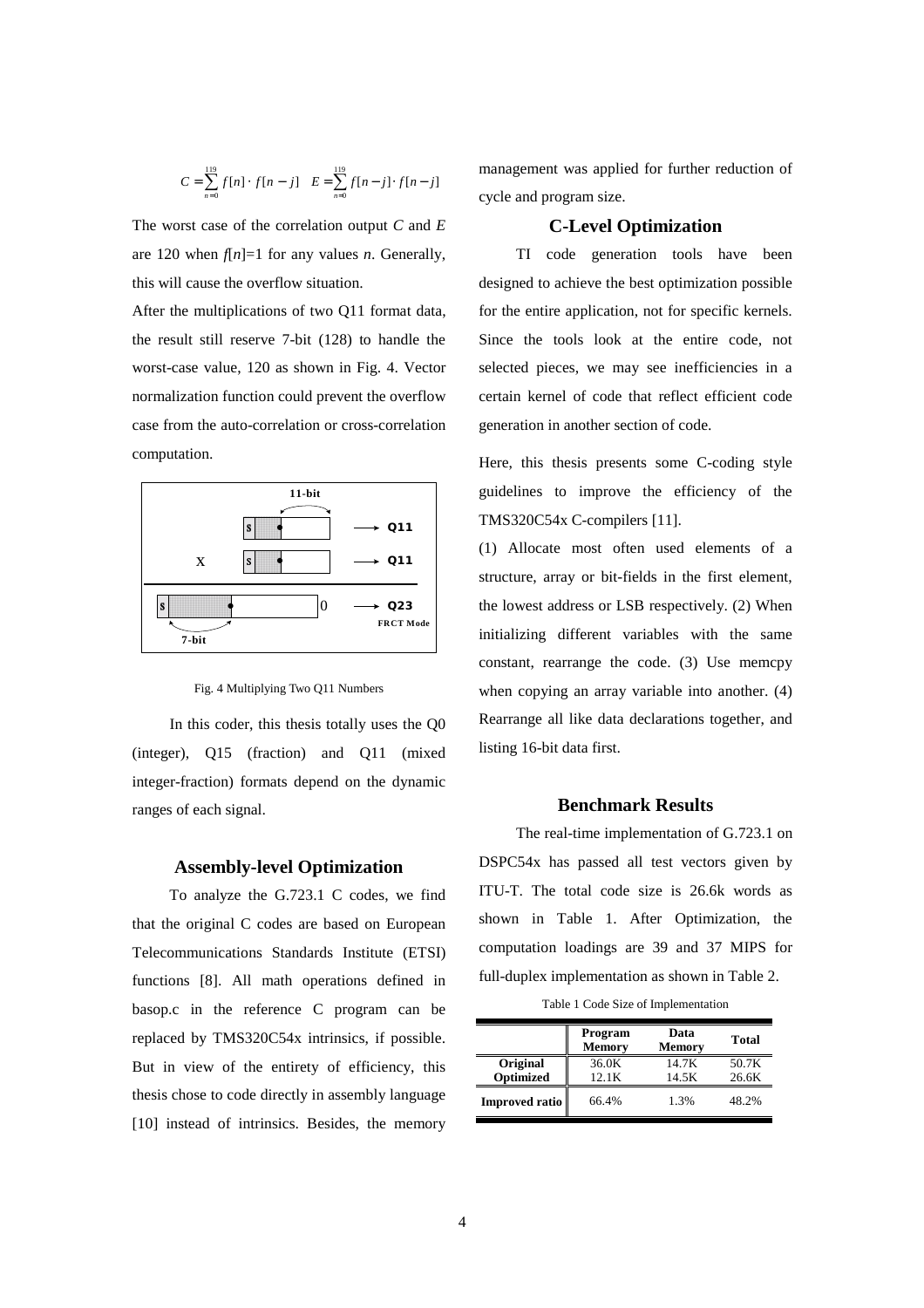Table 2 Performances at Each Bit rate

| 5.3kbps | Encoder   | <b>Decoder</b> | <b>Total</b><br>Computation<br>(MIPS) |
|---------|-----------|----------------|---------------------------------------|
| 6.3     | 1096506.7 | 99848.5        | 39                                    |
| 5.3     | 1012922.8 | 98323.1        | 37                                    |

### **Speech Quality Assessment**

Spectral distortion (SD) [5] measures in the frequency domain are defined as distortion between the input and output whole speech spectra:

$$
SD = \sqrt{\frac{1}{\pi} \int_0^{\pi} \{10 \log_{10} s_x(\omega) - 10 \log_{10} s_y(\omega)\}^2 d\omega} \quad (3)
$$

Where  $S_x(w)$  and  $S_y(w)$  are the power spectra of the input and output speech signal respectively, and *w* is the signal frequency band. The smaller SD indicates the better objective speech quality.

Table 4 SD Values at Each Bit Rate

| <b>SD</b> | Floating-point (dB) | <b>Optimized</b> (dB) |
|-----------|---------------------|-----------------------|
| 5.3kbps   | 4.15                | 4.39                  |
| 6.3kbps   | 4.03                | 4.05                  |

### **Real-time Implementation**

This program has demonstrated the real-time implementation of G.7231.1 codec using DSP/BIOS [11]-[14] APIs for scheduling data transfer between the hardware I/O peripherals and the target DSP as shown in Fig. 5. From the result obtained, the reconstructed speech was near toll-quality except some interference. The interferences might be attributed to the noisy environment of the DSK.



Fig. 5 Block Diagram of Pipe Mechanism

### **V. Conclusion and Future Work**

Speech coding technique has been applied extensively to the communications over Internet and. It is efficient to deliver and store speech data with the digitalize process of the speech. Because of the lower bit rate and higher quality, we choose the G.723.1 speech coding as our research.

The goal of this thesis is to investigate the properties of the G.723.1 speech standard coding and their real-time implementations on a 16-bit DSP processor. In the first part of this thesis, we introduce the theory of G.723.1 both on encoder and decoder. Due to the original coding algorithm is too complex, and costs too much computation; we propose some techniques to optimize. The second part of this thesis is its implementation.

Efficient implementation of ITU-T G.723.1 speech coding using a TI TMS320C5402 DSP chip is proposed. Optimization process went through two steps. Initially, the ITU-T C-code was rewritten to assembly-code. Second, the new memory management was applied for further reduction of cycle and program size. This thesis makes good use of the lower-cost DSP processor